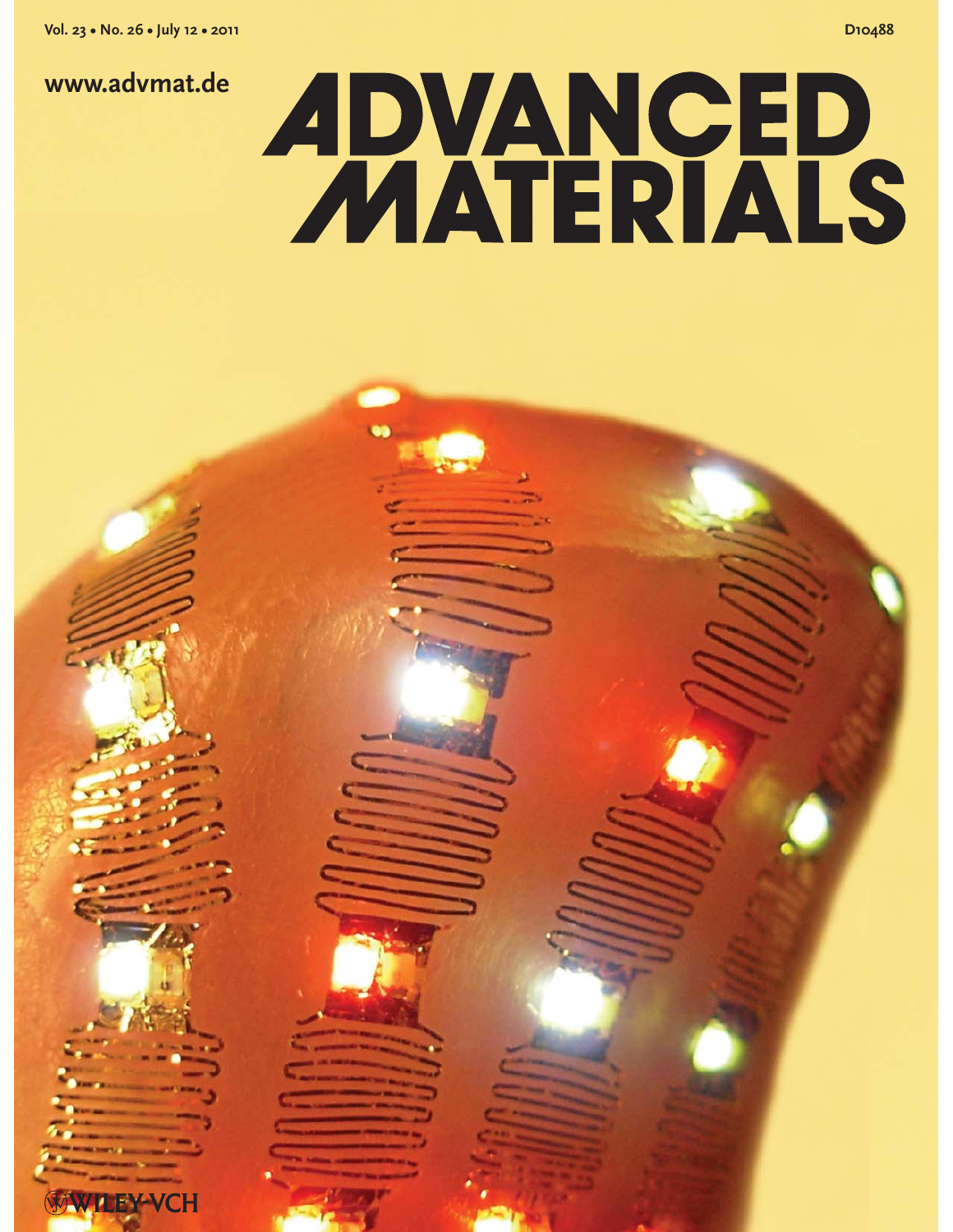

**www.MaterialsViews.com**



# **Stretchable Inorganic-Semiconductor Electronic Systems**

*Xiaolong Hu, Peter Krull, Bassel de Graff, Kevin Dowling,\* John A. Rogers, and William J. Arora \** 

 Electronic and optoelectronic semiconductor components are the building blocks of modern instrumentation and equipment for sensing, computation, display, and communication. Systems incorporating these components are typically made on mechanically rigid printed circuit boards (PCBs). These systems can also be built on polymer-based flexible PCBs,<sup>[1]</sup> which offer a bending radius of several centimeters about a single axis but are subject to fracturing from excessive bending or fatigue strain. Systems that are highly bendable (millimeter scale), stretchable, conformable to any surface topology, and mechanically insensitive to fatigue strain would greatly expand the application space of electronics. For example, in medicine there is a need for electronics to conform to and deform with the human body<sup>[2]</sup> to perform accurate diagnosis and deliver therapy. Other application spaces include renewable energy,<sup>[3,4]</sup> robotics,<sup>[5]</sup> military,<sup>[6]</sup> and lighting.<sup>[7]</sup> These applications have motivated research in flexible and/or stretchable organic electronics<sup>[6,8-9]</sup> and inorganic electronics assembled on stretchable substrates.<sup>[2,4,7,10]</sup> One approach to building stretchable inorganic electronics is to connect thin electronic components together with stretchable spring-like metal interconnects and embed the entire interconnected structure into a stretchable (rubber) substrate.<sup>[2-3,7]</sup> Whereas prior work based on this approach used custom microfabrication of the electronic components and interconnects, here we present a process that uses commercially available electronic components and flip-chip bonding processes. Therefore, this fabrication process is a platform that can be used without modification to create stretchable electronic systems incorporating any set of electronic components. As a demonstration, we fabricated stretchable light-emitting diode (LED) arrays containing up to 50 LEDs and show that the arrays can survive repeated stretching of 90 000 cycles and also tightly conform to a human thumb tip.

 The general concept behind the fabrication process is to separately manufacture the electronic components and the stretchable interconnects, then combine them using flip-chip bonding technology. We term this process "CINE" (combination of interconnects and electronics). Specifically, the process involves three steps: 1) the fabrication of metal contact pads and stretchable interconnects using standard microfabrication techniques; 2) transfer printing the contact pads and stretchable interconnects to a stretchable substrate using dissolvable adhesives as the intermediate transfer material; and 3) flip-chip bonding the

Dr. X. Hu, P. Krull, B. de Graff, Dr. K. Dowling, Prof. J. A. Rogers, Dr. W. J. Arora MC10 Incorporated 36 Cameron Avenue, Cambridge, MA 02140, USA E-mail: kdowling@mc10inc.com; will.arora@alum.mit.edu

electronic components onto the metal contact pads using anisotropic conductive film (ACF). A detailed description of the fabrication process is presented in the Experimental Section.

**Figure 1** shows a stretchable LED array fabricated with this process. The stretchable LED array consists of ten pairs of gold contact pads, connected by serpentine-shaped metal interconnects. The interconnects are fully encapsulated in polyimide, whereas the contact pads have openings to allow electrical contact. Five blue and five red LEDs were flip-chip bonded to the pairs of contact pads (in opposing polarities so the array can be powered with either a positive or negative voltage bias). The array was made on a silicone substrate with an elastic modulus of 10 kPa (we used the material EcoFlex made by Smooth-On Inc.). When the array is stretched, the serpentine-shaped interconnects deform to accommodate most of the strain, minimizing the strain seen by the LEDs and allowing the LEDs to maintain their optoelectronic properties (Figure 1c,e). When the substrate is stretched, the interconnects accommodate strain via out-of-plane buckling as well as lateral deformation; this out-of-plane deformation is possible because the EcoFlex substrate is extremely compliant. We measured the resistance of individual interconnects while being stretched and found no significant change in electrical resistance.

 To test the mechanical robustness of the arrays, we repeatedly stretched them in the length-wise direction using a mechanical actuator (additional details are provided in the Supporting Information). In the initial state, the array was without any strain, and we measured the distance between two adjacent LEDs as *L*<sub>0</sub>. When the array was fully stretched, we remeasured the distance between the two adjacent LEDs as *L*<sub>1</sub>. We define the strain as  $(L_1 - L_0)/L_0$ . With a peak stretching strain of 67%, the arrays survived up to 90 000 stretching cycles (at an oscillating frequency of 1 Hz). With a peak stretching strain of 200%, the arrays survived up to 5000 cycles. We determined the failure mechanism to consistently be fracture–breakage of the serpentine interconnects near the contact pads used for powering the array. These contact pads were too large, at about 1  $\text{cm}^2$  in size, and created regions of high localized strain around their edges. The interconnects connecting adjacent LEDs never failed and neither did the flip-chip bonds made between the LEDs and the contact pads. Therefore, we expect the mechanical robustness of the arrays to dramatically increase simply by redesigning the end-most contact pads to be smaller by a factor of about four.

 To examine the electrical robustness, we measured the current-voltage (*I*-*V*) relation of an LED array prior to being stretched, after being stretched 1000 cycles, and after being stretched 10 000 cycles. We found no significant variation in the *I* – *V* characteristics; the results are presented in **Figure 2** a. We also measured the current flowing through an array of 15 LEDs (arranged as three parallel sets of five LEDs in-series), **DOI: 10.1002/adma.201100144 biased at 20 V. The current flow was a constant 93 mA as the**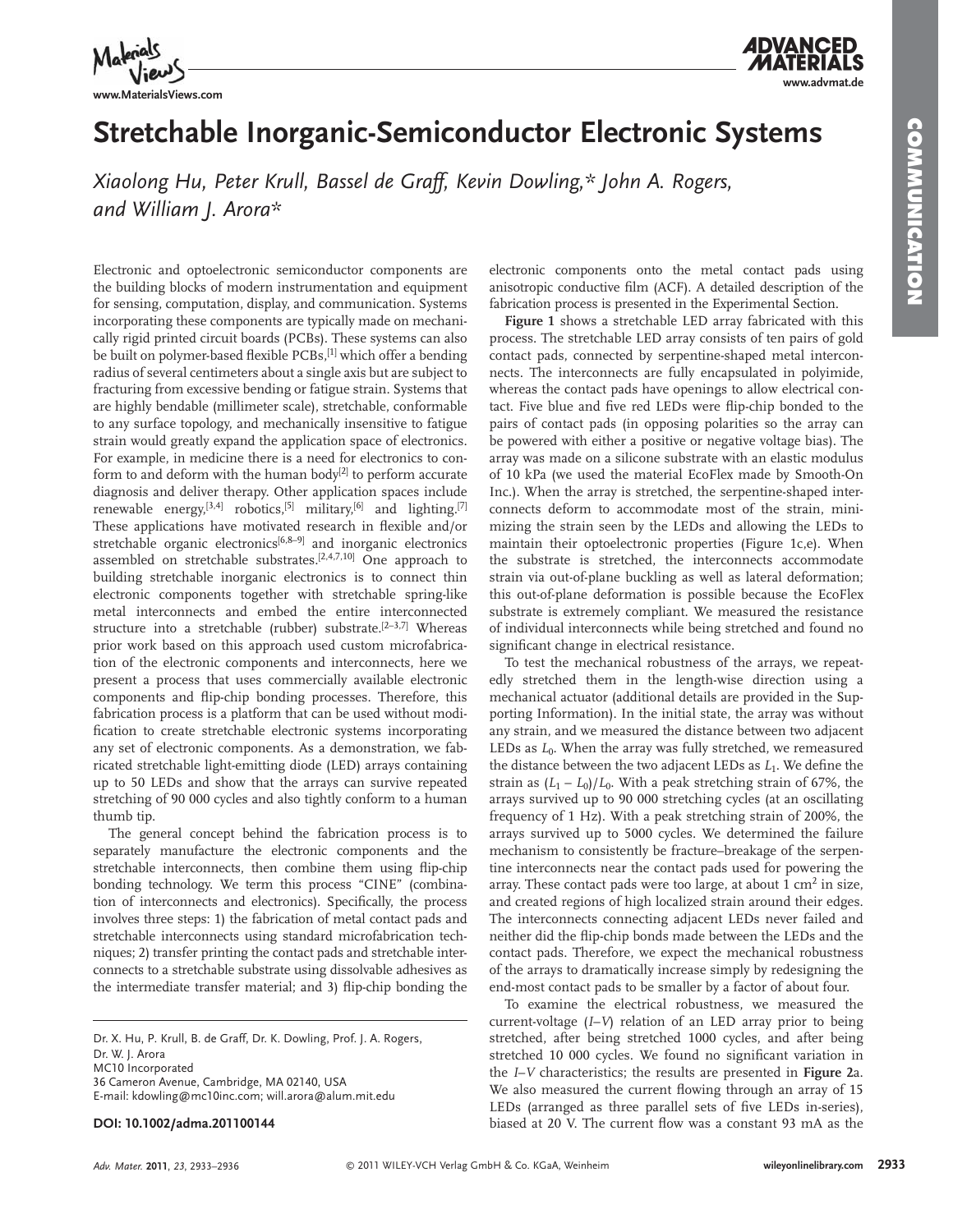# **www.advmat.de**





Figure 1. A stretchable LED array on an Ecoflex substrate. a) The circuit model for the LED array, consisting of five blue LEDs, five red LEDs, and ohmic interconnects (44  $\Omega$  each). b,d) The array is its unstretched state, biased with + or -15 V. The LED pitch is 3.8 mm and serpentine pitch is 0.5 mm. c,e) The array is stretched 140%. The LED pitch is increased to 9.2 mm, and the serpentine pitch is 1 mm. The amplitude of the serpentine decreased from 3.3 mm to 2.3 mm.

array was repeatedly stretched from 0% strain to 100% strain, indicating no change in electrical resistance of the interconnects or bond pads.

 We did, however, observe spectral shifts in the LED optical output during stretching cycles. We measured the spectra by placing the LED array under varying strains next to the input port of a spectrometer. The measurements were taken in a dark room and the background light was measured and subtracted from the spectra measured with the LEDs turned on.



Figure 2. Electical and spectral characterization of the stretchable LED array. a) *I-V* relationships were measured before stretching tests, after 1000 stretching cycles, and after 10 000 stretching cycles. The strain in each stretching cycle was 67%, and the *I*-V measurements were all taken with 0% strain in the array. Cyclic stretching did not affect the *I*-V characteristics of the circuit. b) The spectra of the red LED array measured at 0% strain (solid lines) and 67% tensile strain (dashed lines). The red shift of the spectral peak was 2.3 nm. c) The spectra of the blue LED array measured at 0% strain (solid lines) and 67% tensile strain (dashed lines). The red shift of the spectral peak was 6.8 nm.

We observed red-shifts for both the blue and red LEDs of 6.8 nm and 2.3 nm, respectively, as shown in Figure 2b,c. We hypothesize that the spectral shifts are due to small strains on the semiconductor quantum well induced by stretching the array.

 As a more advanced demonstration, we fabricated a stretchable  $5 \times 5$  LED array with each node of the array containing two LEDs, for a total of 50 LEDs. We built three of these arrays and note that we obtained 100% yield of LED bonding in each array. The  $5 \times 5$  array allows for the display of simple alphabetic characters as shown in **Figure 3** a,b. With the array positively biased, the letter "M" is visible and with the array negatively biased, the letter "C" is visible. In the future, additional switching electronics could be incorporated into each node to create an active display. The LED array can be conformably wrapped onto an arbitrary surface. Figure 3c,d show the

array tightly wrapped around a human thumb. The EcoFlex is about 1-mm thick, and through it the thumb-print and thumbnail are visible.

 The key achievement of this work is not the demonstration of a stretchable inorganic LED array, but the development of the CINE process for making stretchable inorganic semiconductor systems, which is described in detail in the Experimental Section. The commercial LEDs used in this demonstration could be replaced by any other commercial semiconductor components, thereby allowing the creation of any type of stretchable electronic system. Furthermore, the CINE process relies on



Figure 3. A LED array containing 50 LEDs bonded to an Ecoflex substrate, forming a stretchable display panel. a) With the array biased at  $+15$  V, the red LEDs show the letter "M". b) With the array biased at –15 V, the red LEDs show the letter "C". c) The LED array tightly wrapped around a human thumb. d) A zoomed-in view of the upper part of the nail, corresponding to the area in the dashed box in (c).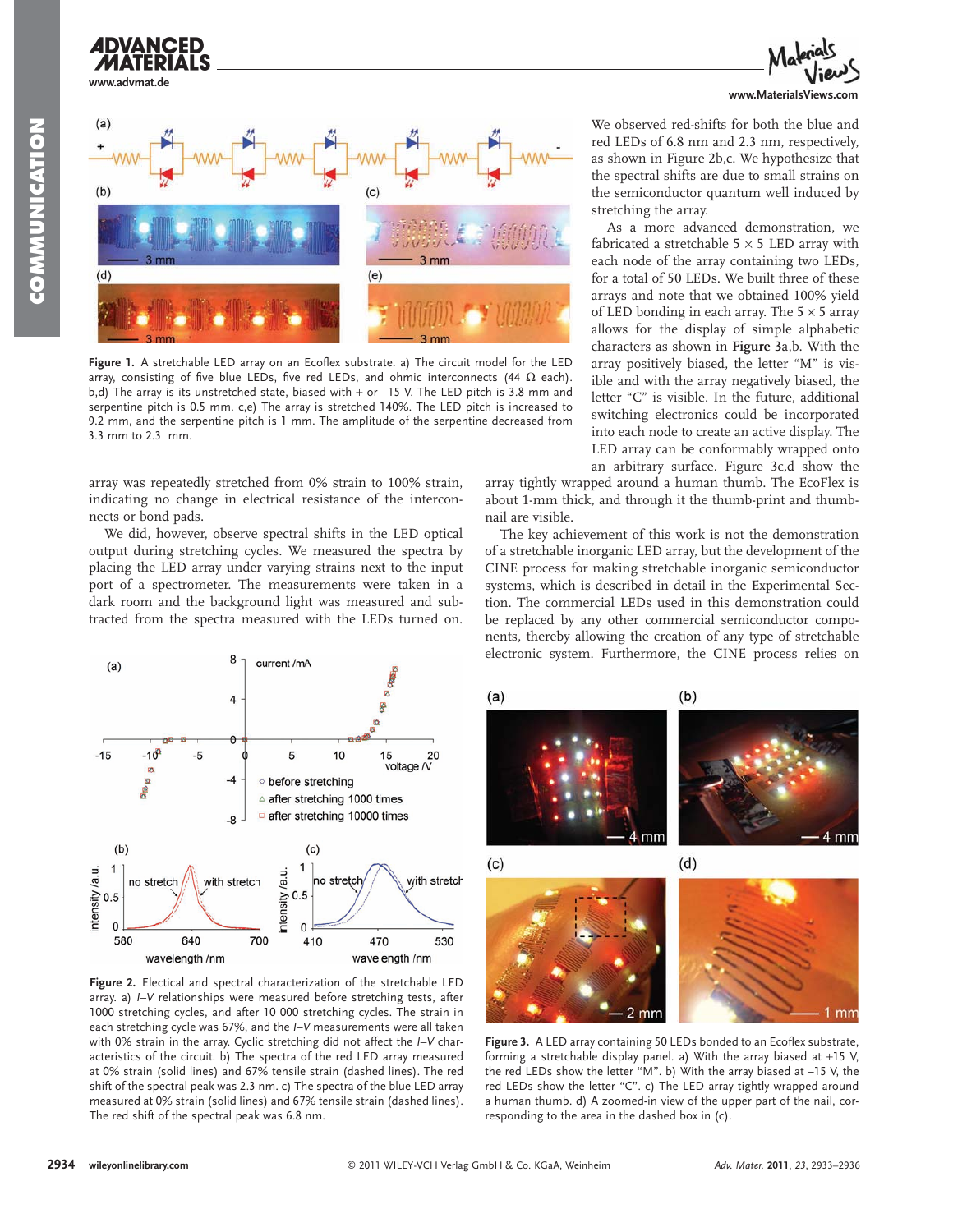

**www.MaterialsViews.com**



Figure 4. Overhead and cross-sectional views of the key fabrication steps, corresponding to the descriptions in the Experimental Section. a) Gold contact pads and interconnects are patterned and encapsulated in polyimide. b) The polyimide is etched around the gold pattern and the electrodes are partially opened to allow contact with electronic components. c) The sacrificial layer is etched in acetone. d) The resulting structure is picked up off the substrate with an adhesive tape. e) The structure is transferred and bonded to an Ecoflex substrate. Note that the 100-nm-tall polyimide anchor points are not drawn here, as their topology is too small to adversely affect the quality of the bond. f) The adhesive tape is removed leaving the fabricated stretchable interconnect array on Ecoflex.

standard microfabrication processing and is therefore scalable to high-volume, low-cost manufacturing. We believe that the most valuable applications of this technology will be sensor arrays that conform to and deform with the human body, both externally and internally (if the materials used for the sensor arrays are biocompatible), to perform accurate medical diagnostic functions with minimal inconvenience to the patient.

### **Experimental Section**

*Fabrication*: Gold contact pads and stretchable gold interconnects were fabricated on 4-inch silicon substrates. The surface chemistry of the silicon wafer was modified by priming it with hexamethyldisilazane (HMDS) via spin-coating and baking, ensuring strong adhesion of the subsequent poly(methyl methacrylate) (PMMA) layer to the silicon. Next, a 100-nm-thick layer of PMMA was deposited by spin-coating and baking. 100-μm-diameter holes were etched into the PMMA through a shadow mask using a low-power  $O_2$  reactive-ion etch (RIE) to minimize spreading of the hole patterns etched through the shadow mask. A 1.5-um-thick layer of polyimide (PI) was spin-coated and filled in the holes in the PMMA and contacted the silicon substrate through the holes. Later in the sacrificial etch and release step, these locations where the PI contacted the silicon wafer served as anchors to prevent

the interconnect array from floating off of the silicon wafer. The PI was cured at 250 °C for 1 h in an oven. 250 nm of gold was evaporated over the PI, pattered via photolithography (aligned to the holes in the PMMA layer), and wet-etched with the desired contact pad and stretchable interconnect designs. The remaining photoresist was stripped by spinning the wafer and spraying acetone. To encapsulate the gold interconnects and pads, the second 1.5-μm thick PI layer was spun over the entire wafer and baked at 250 ° C for 1 h. **Figure 4**<sup>a</sup> shows the process at this point. The PI layer was etched into a serpentine structure around the gold pattern. To do this, a 100-nm-thick silicon dioxide  $(SiO<sub>2</sub>)$  layer was deposited using plasma enhanced chemical vapor deposition (PECVD) as a hardmask. A layer of photoresist was patterned over the  $SiO<sub>2</sub>$ layer aligned to the gold layer and the pattern was transferred through the  $SiO<sub>2</sub>$  layer and through the PI layer with a two-step RIE (tetrafluoromethane ( $CF_4$ ) chemistry, followed by  $O_2$  chemistry). The PI was etched down to the silicon (in certain areas, the etch terminated on the gold layer to create exposed electrical contact points), which also removed the photoresist. The remaining  $SiO<sub>2</sub>$  hardmask layer was not stripped. Figure 4b shows the process at this point. The sacrificial PMMA layer was dissolved by soaking the wafer in boiling acetone for 2 h. The interconnects did not float away because they were bonded to the silicon wafer by van der Waals forces at the aforementioned anchor point locations. With a diameter of 100 μm, the spacing of these holes was chosen to be 1 mm apart. It is important to limit the total area of the anchor points to prevent too much adhesion force between the polyimide and silicon so that the entire interconnect array can be easily transfer printed off of the wafer in the next step. At the same time, the holes cannot be spaced so far apart to prevent the interconnect array from floating away in the sacrificial etch step. Figure 4c shows the process at this point. It is noted that instead of using a shadow mask to pattern the PMMA, one could photoexpose and develop holes in the PMMA using a 220-nm light source and a photomask. This

would allow patterning of holes much smaller than 100 μm, but was not necessary for the experiments presented in this paper.

*Transfer Printing*: Next, the interconnect array was covered with tape and pressure was applied by hand to ensure intimate contact between the tape and the array. The tape was peeled off from the silicon substrate by hand, slowly from one end to the other, which removed the entire interconnect array. Figure 4d shows the process at this point. 3-nm titanium (Ti) and  $30$ -nm SiO<sub>2</sub> were evaporated over the backside of the interconnect array (and the sticky side of the tape) to enhance bonding of the array to the Ecoflex in the subsequent step. A 1-mm thick sheet of Ecoflex was prepared as directed by the manufacturer, and then the Ecoflex and the tape were exposed with the array to  $O<sub>2</sub>$  plasma simultaneously, to create highly oxidized surface layers to enhance the subsequent bonding step. The tape was manually contacted and pressed with the array onto the Ecoflex, with 5-kPa pressure for 10 min. As a result, the tape and array covalently bonded to the Ecoflex. Figure 4e shows the process at this point. Note that the PI anchor points shown in Figure 4d were not removed or flattened; they were only 100 nm in height and their topology was insignificant for the bonding step. They are omitted from the drawing in Figure 4e for clarity. The tape was removed and the resistance of each serpentine was measured to be 44.2  $\pm$  0.4  $\Omega$ . Figure 4f shows the process at this point.

LED Bonding: LEDs of various colors (Rohm Semiconductor, threshold voltage  $\approx$  2 V, "picoLED" series) with packaged dimensions of 1 mm long, 0.6 mm wide and 0.2 mm thick, having two bottom-side contacts were purchased. Anisotropic conductive film (ACF; 3M) was tacked onto